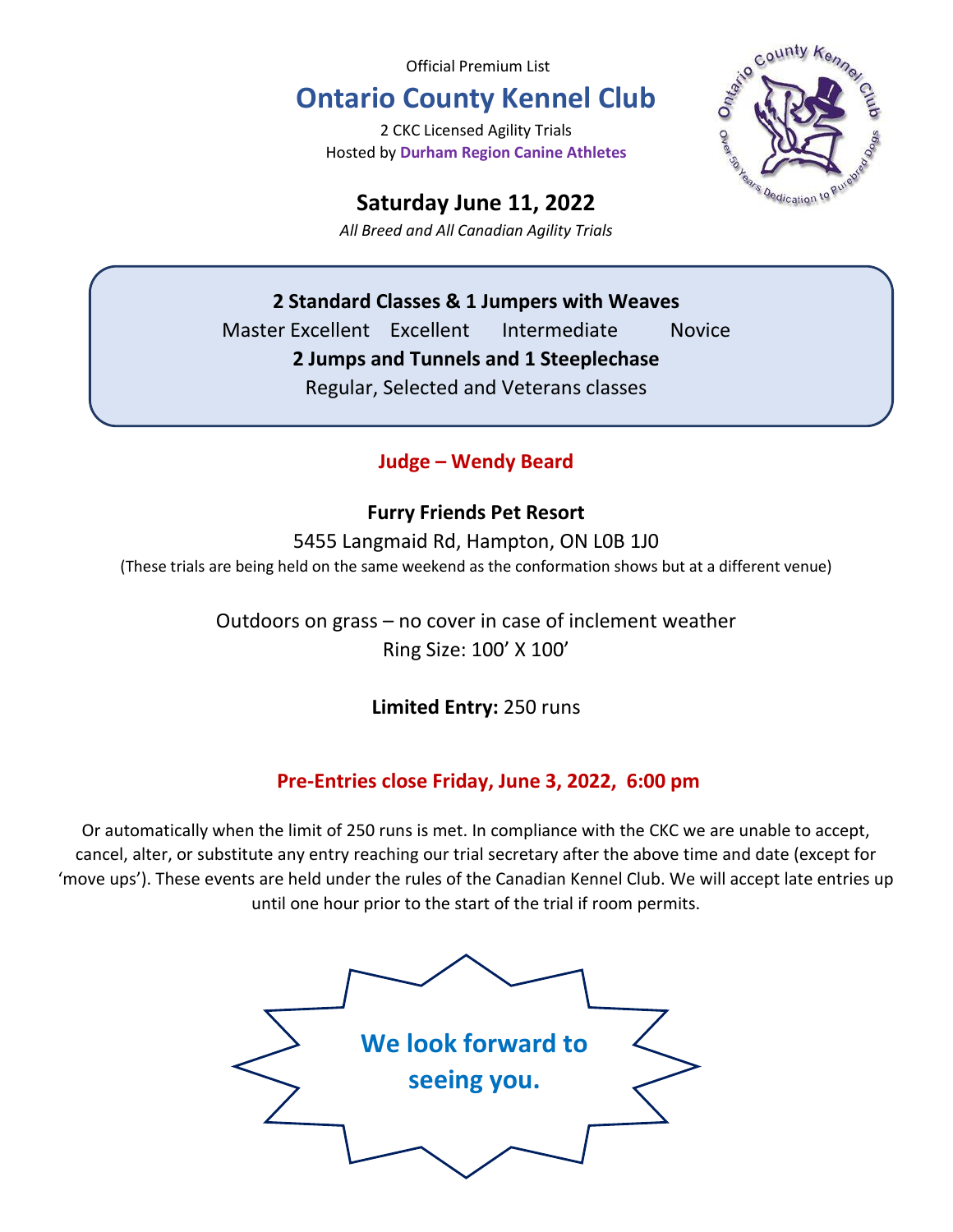## **Ontario County Kennel Club**

Vice President Deb Brick Treasurer Terri Fudge

President Heather Langfeld Secretary Cathy McKeown

### **DRCA Trial Committee**

**Trial Chairperson** Sue Betts

drcadogs@gmail.com **Committee Members** Christine Shannon Pat Lepine Elly Ellis Joy Gray Heather Langfeld **Trial Secretary** Melissa Betts [Melissa.trialsecretary@gmail.com](mailto:Melissa.trialsecretary@gmail.com)

## **Canadian Kennel Club**

| <b>Executive Officer</b>           | <b>Jeff Cornett</b><br>100-89 Skyway Ave<br>Etobicoke, ON M9W 6R4<br>1-855-364-7252                                   |
|------------------------------------|-----------------------------------------------------------------------------------------------------------------------|
| <b>Eastern Ontario Director</b>    | <b>Alistair Sutherland</b><br>Zone5director@ckc.ca                                                                    |
| <b>Eastern Ontario Agility Rep</b> | Sandra Esford<br>1452 Wallbridge Loyalist Rd<br>RR#5, Belleville, ON K8N4Z5<br>613-962-1576<br>goldencol@sympatico.ca |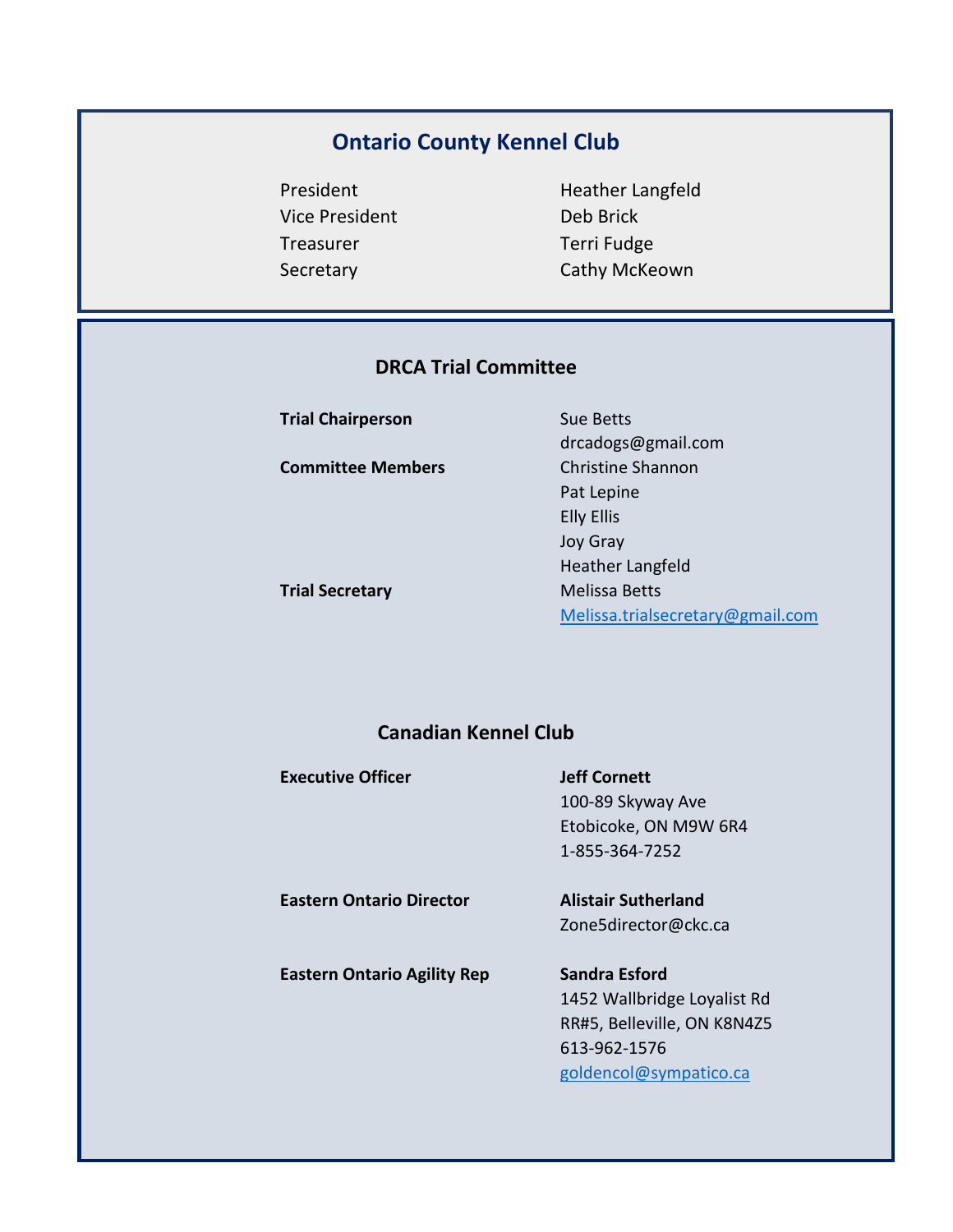# **Judge and Assignments**

| Saturday<br>June 11, 2022 | Trial #1<br>1 STD All levels<br>1 JWW All levels<br>1 J & T<br>Trial #2<br>1 STD All levels<br>1 J&T<br>1 Steeplechase | <b>Wendy Beard</b><br>140 Wildmeadow Cir.<br>Carp, ON K0A 1L0 |
|---------------------------|------------------------------------------------------------------------------------------------------------------------|---------------------------------------------------------------|
|---------------------------|------------------------------------------------------------------------------------------------------------------------|---------------------------------------------------------------|

### **Entry Fees**

If received by June 3, 2022, 6:00 pm:

| 1 run                                                                                       | \$24.00         |
|---------------------------------------------------------------------------------------------|-----------------|
| 2-3 runs same dog                                                                           | \$22.00 per run |
| 4-5 runs same dog                                                                           | \$21.00 per run |
| 6+ runs same dog                                                                            | \$20.00 per run |
| <b>Entry Fee</b> (June $4 - 10$ th) per run                                                 | \$26.00         |
| For Fun Only (FFO) per run                                                                  | \$11.00         |
| <b>Entry Fee</b> day of $\left(\frac{\text{June } 11^{\text{th}}}{\text{?}}\right)$ per run | \$30.00         |
| Listing Fee per dog per trial (includes GST)                                                | \$11.30         |

*GST is included in the Entry Fee.* 

*Listing Fees: A CKC listing fee of \$11.30 per dog per trial is payable with the entry fee if the entry of the dog does not include a CKC individual Registration number, PEN (Performance Event Number), ERN (Event Registration Number), MCN. (Miscellaneous Certificate Number) or a CCN (Canine Companion Number)*



A service charge of 10% will be assessed. This includes entries sent online or post using a credit card or interac for payment.<br>SPECIAL PRICING FOR THIS EVENT! A maximum of \$10 service charge applies per entry when paying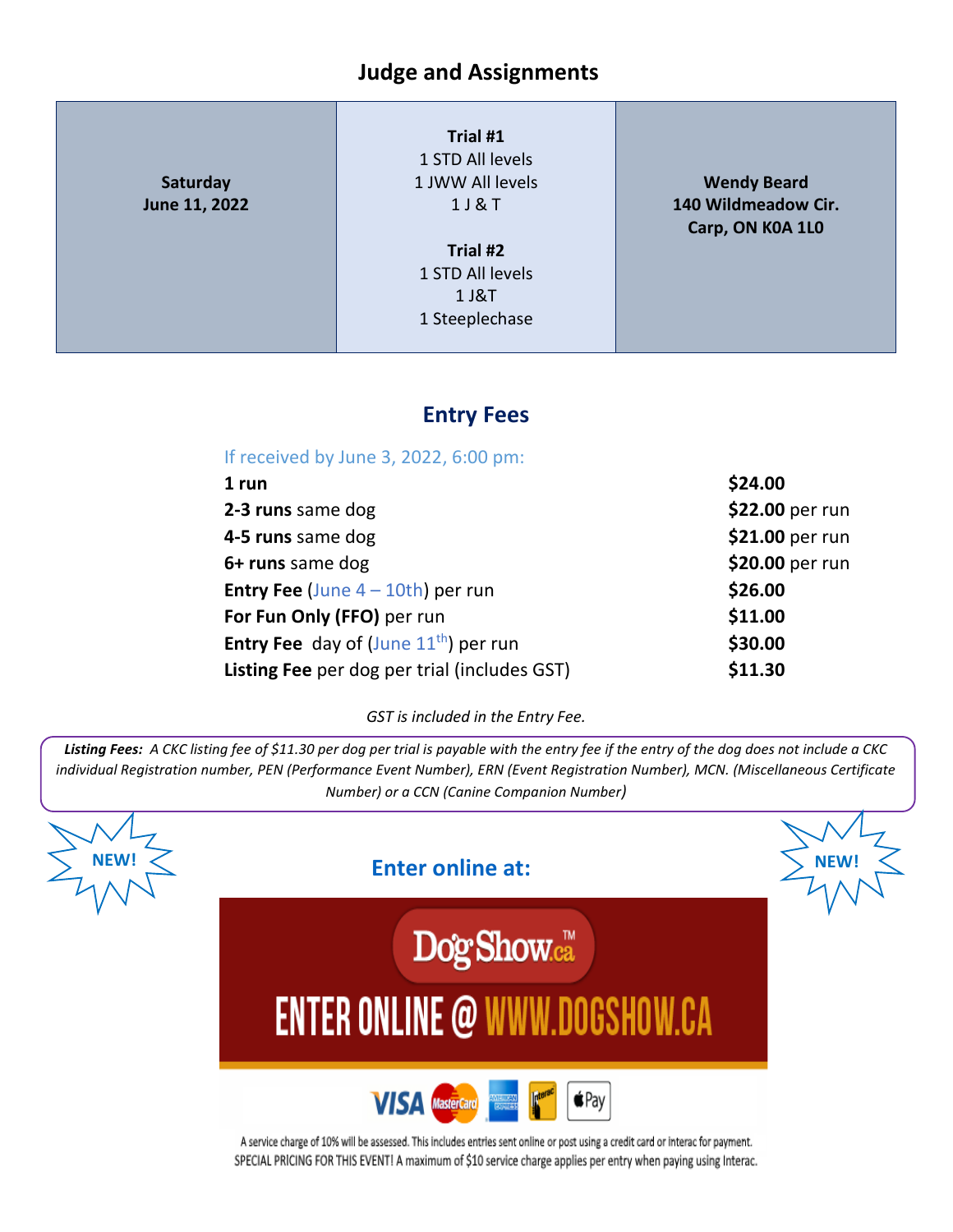#### **Running Order (small to tall)**

| Jumps and Tunnels #1 |
|----------------------|
| Jumps and Tunnels #2 |
| Novice JWW #1        |
| Int. JWW #1          |
| Ex/Mas. JWW #1       |
| Steeplechase         |
| Novice Std #1        |
| Novice Std #2        |
| Int Std #1           |
| Int STD #2           |
| Ex/Mas Std #1        |
| Ex/Mas Std #2        |
|                      |

*FFO, Selected and Veteran dogs will run concurrently with the Regular dogs in all classes.*

### **Exhibitor Information**

#### **Eligibility**

To be eligible to compete in these trials a dog must be 18 months of age or older and have a CKC Registration number, CCN, MRN, MCN, PEN or a TCN. Bitches in Season are not allowed to compete and will be refunded their entry and listing fees provided a veterinarian's note stating that the female was in season within 10 days before the start of the trial and is submitted to the Trial Secretary on or before the day of the trial.

#### **Listed Dogs**

Dogs without an individual CKC registration number must obtain a Temporary Competition Number (TCN). The TCN allows a dog that is eligible for CKC registration or an Event Registration Number (ERN), to participate in CKC events. Temporary Competition Numbers must be obtained before the closing date of entries. Once the dog is permanently registered or has an ERN, the TCN will no longer be valid.

**While there is no fee for the Temporary Competition Number, exhibitors will still be required to pay listing fees when entering events.**

#### **Non-Member Participation Fee**

An annual non-member participation fee will apply to any exhibitor who is a Canadian resident and a nonmember of the CKC earning awards/titles. To protect awards/titles earned the non-member will have to pay \$64.00 for each dog being tracked by the CKC or become a CKC member within 30 days or notification. Failure to comply will result in loss of awards/titles.

#### **Foreign Exhibitors**

Please note that fees are due and payable in Canadian dollars.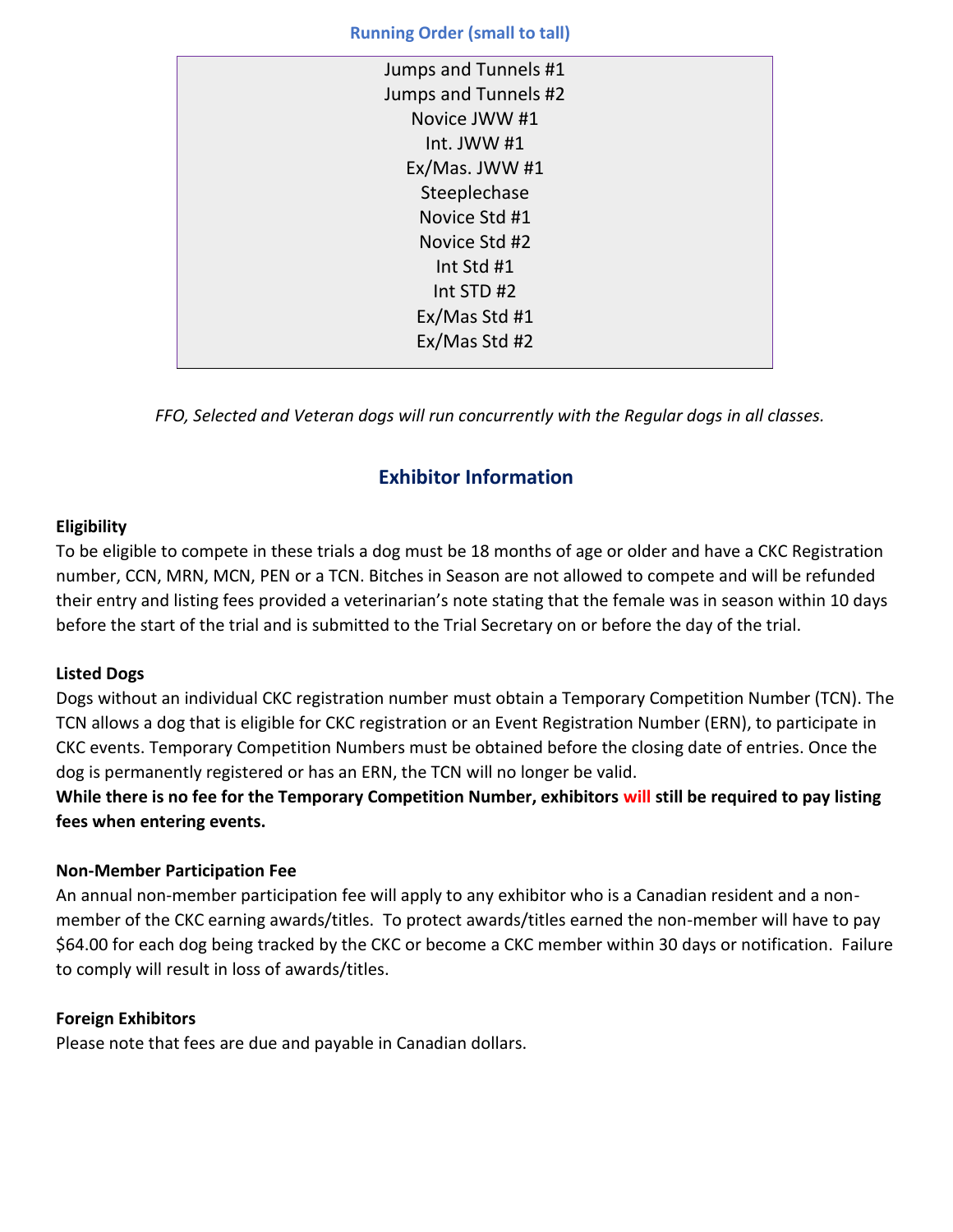# **Other Information**

- **New** this year is our **online entry** system at www.dogshow.ca. Once you set up your account, a few clicks will have you entered. So easy and quick! Coming this year, the system will be able to keep track of your dog's results.
- Flat ribbons will be awarded for qualifying scores and for 1<sup>st</sup> through 4<sup>th</sup> placements. New title rosettes will be available.
- **New CKC rule**: Senior handlers (65 years and over) and handlers with disability may request a modified course time. A handler must indicate on the entry form if entering as senior/disabled handler (check S/D box) to receive modified times.
- **New CKC rule**: Dogs can run in **For Fun Only (FFO) class** in any category. Toys are allowed but the toy must be identified to the judge prior to entering the ring. A maximum course time of 60 seconds is allotted, and course direction must be followed.
- **Course Familiarization**: Handlers in all classes are permitted to walk the course, without a dog, prior to the start of each class. There will be a 5-minute break between the end of the walkthrough and the first dog on the line.
- **Equipment Familiarization** will be available for the Novice dogs before the start of the first Novice STD class. Dogs will enter ring one at a time. No toys or food allowed.
- **Equipment**: The Table, Teeter, Dog-Walk and A-Frame are all rubberized. Tire is breakaway style. 24" weave poles will be used. Timing is electronic.
- **Steeplechase** is a fast-paced game designed to emphasize speed and control on a Jumpers style course which contains the two most dynamic obstacles – the A frame and Weave Poles. This class is open to any dog eligible to compete in any CKC agility class regardless of previous levels of achievement. To qualify the run must be under the standard course time for the jump height. 10 qualifying runs earn a Steeplechase title
- **Food** trucks and fast food are available off site within a few minutes from the venue. You are responsible for your own food
- **No treats** allowed in the ring. Food cannot be within 10 ft of ring.
- Please **pick up** after your dogs or risk excusal from the grounds
- **No provision** for inclement weather
- **Judging schedule** and covid protocols will be emailed after the closing date
- **Move-ups** will be allowed after the closing date and in between trials
- Classes run quicker with the more **volunteers** we have. Family and friends are welcome to help. Liability waiver must be signed. Sign-up sheets will be available at the trials. We need course builders, scribe, timer, gate and bar setters. Training provided!
- The first 3 competitors who tell Sue a joke on trial day will receive a prize!

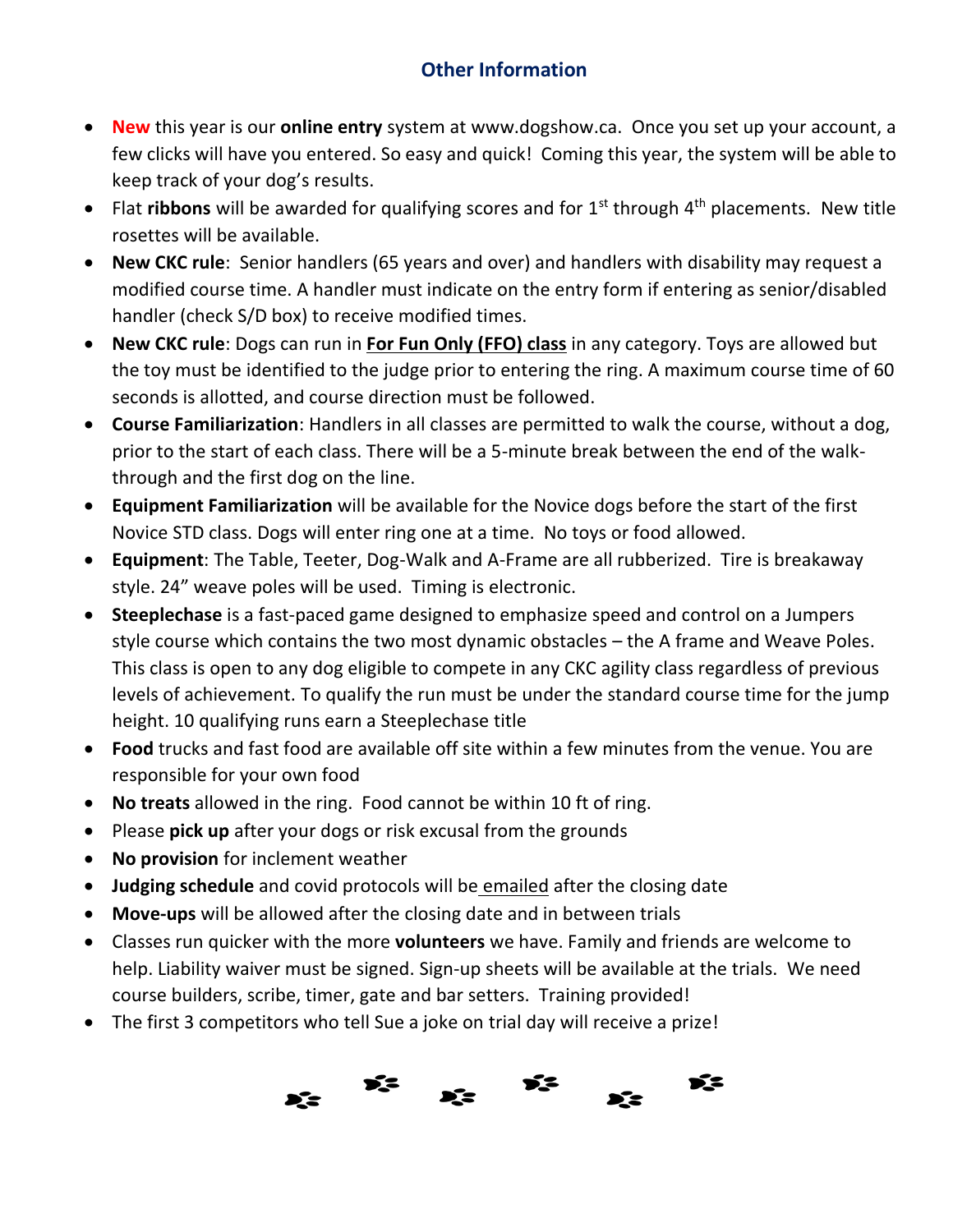### **Accommodations**

The following Hotels/Motels offer a limited number of rooms to dog owners. All indicated that they should be told in advance that dogs will be in the rooms. Exhibitors will be held responsible for all damages done by their dog(s). Please clean up after your dog(s).

#### **Hotels/Motels**

| Holiday Inn Express 37 Spicer Sq, Bowmanville | 905-697-8550 |
|-----------------------------------------------|--------------|
| <b>Motel 6 165 Consumers Dr., Whitby</b>      | 905-665-8883 |

#### **Camping**

**A limited number of trailers are allowed on site at Furry Friends Pet Resort.** Sites are first come, first served. No Hydro or water plug in. Contact club in advance: drcadogs@gmail.com **Darlington Provincial Park** 1600 Darlington Park Rd., Bowmanville [www.ontarioparks.com](http://www.ontarioparks.com/) 905-436-2036

### **Veterinarian**

**Animal Emergency Clinic of Durham Region**, 1910 Dundas Street East, Whitby, 905-576-3031

or

**Cavan Hills Veterinary Services**, 303 Hwy 7A, Cavan, 1-705-944-5776

**Any questions? Email**: **[Melissa.trialsecretary@gmail.com](mailto:Melissa.trialsecretary@gmail.com)** or **[drcadogs@gmail.com](mailto:drcadogs@gmail.com)**

Entry form and waiver follow on next page

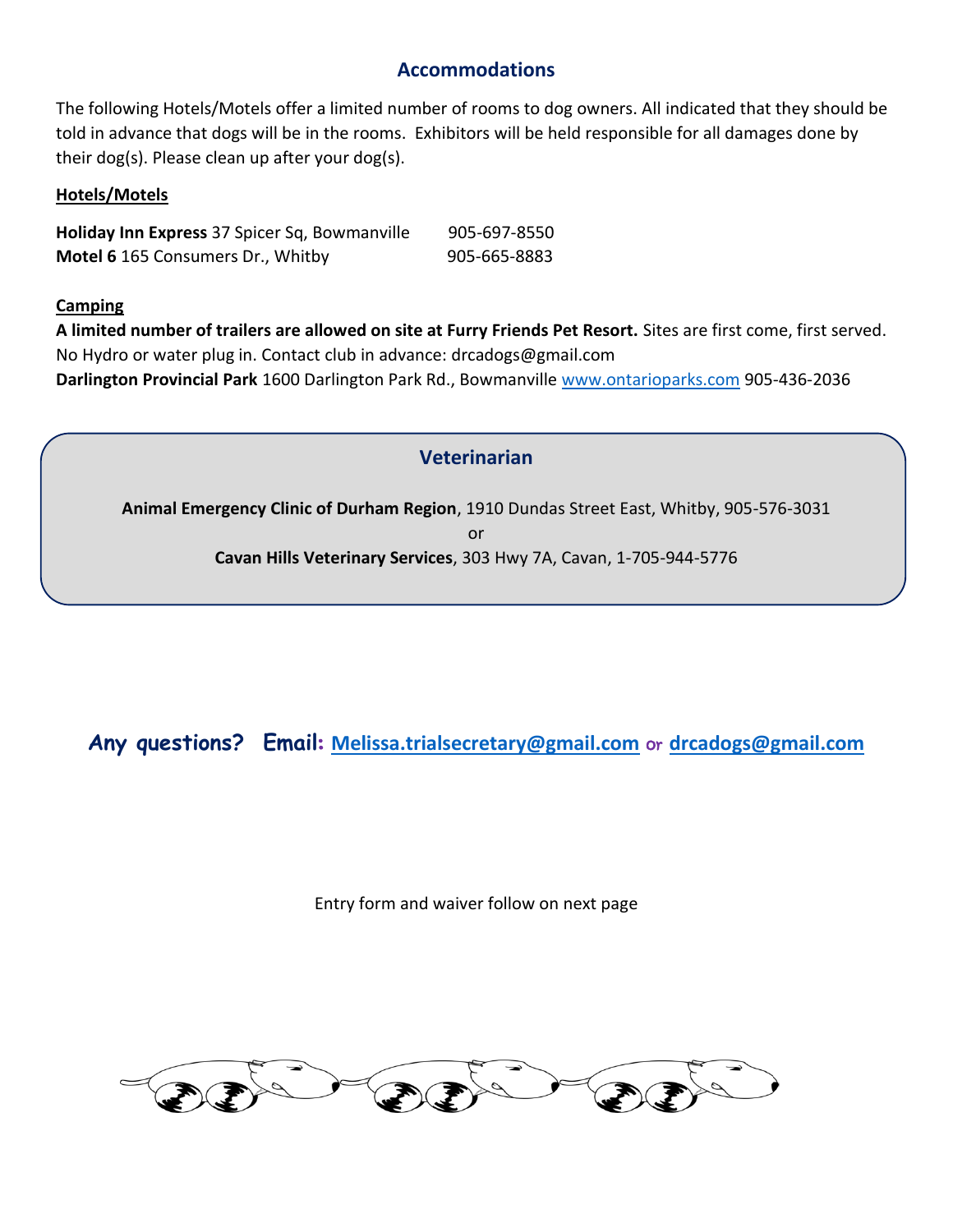# **Ontario County Kennel Club and Durham Region Canine Athletes**

**Liability Agreement**

Please read, sign, and return with entry form

I (we) acknowledge that the Ontario County Kennel Club and DRCA has the right to refuse this entry for cause, which the organizing committee shall deem to be sufficient. In consideration of the acceptance of this entry and of the holding of this agility trial and of the opportunity to have the dog judged and win trophies or ribbons, I (we) agree to hold this club or DRCA, its members, directors, agents, superintendents, sponsors, trial secretary and the owner of the premises (Furry Friends Pet Resort) and any employees of the aforementioned parties harmless from any claim of loss or injury which may be alleged to have been caused directly or indirectly to any person or thing by the act of this dog while in or upon the agility trial premises or grounds or near any entrance thereto. I (we) personally assume all responsibility and liability for any such claim, and I (we) further agree to hold the above- mentioned parties harmless from any claim for loss of this dog by disappearance, theft, death or otherwise, and for any claim of damage or injury to the dog whether such loss, disappearance, theft, death, damage or injury be caused or alleged to be caused by the negligence of any other person, or any other cause(s).

I (we) hereby assume the sole responsibility for and agree to indemnify and save the above- mentioned parties harmless any or all loss and expense (including legal fees) by reason of the liability imposed by law upon any of the aforementioned parties for damage because of bodily injuries including death at any time resulting therefrom, sustained by any person or persons including myself (ourselves), or on account of damage to property, arising out of or in consequence of my (our) participation in this agility trial, howsoever such injuries, death or damage to property may be caused by negligence of the aforementioned parties or any of their employees or agents or any other persons.

#### **Covid Safety Waiver**

I fully attest to the best of my knowledge, that I do not have COVID -19 and that I have NOT been in contact with or exposed to any known carrier of COVID- 19 within the past 14 days. I agree that I am attending the Ontario County Kennel Club Agility Trials entirely at my own risk and take full responsibility for my own health and safety during this event. I will follow the OCKC's Agility Trial Protocol requirements, procedures, rules, and guidelines to reduce any exposure or the possibility of contracting or spreading the virus. I fully submit that the Ontario County Kennel Club, the Durham Region Canine Athletes, its members, judges or volunteers are in no way liable for any present or future Covid-19 exposure or infection incurred at any time by any person in attendance or not in attendance, during or after this Agility Trial and hereby waive all rights to file a lawsuit against the above if I am exposed and/or contract Covid -19 or any of its variants. I also agree that should I contract or be in contact with someone who has COVID-19 after signing this and before attending the trial or after attending the trials that I will let the Trial Secretary know immediately. By signing this Waiver, I hereby agree to the content within this Waiver. I have also read the Safety Protocol plan and agree to the content.

| I understand and agree to the above Liability Waiver and Covid Safety Waiver |          |  |  |
|------------------------------------------------------------------------------|----------|--|--|
| Signature:                                                                   |          |  |  |
| Date:                                                                        | Phone #: |  |  |
| <b>Email Address:</b>                                                        |          |  |  |
| (please print neatly)                                                        |          |  |  |